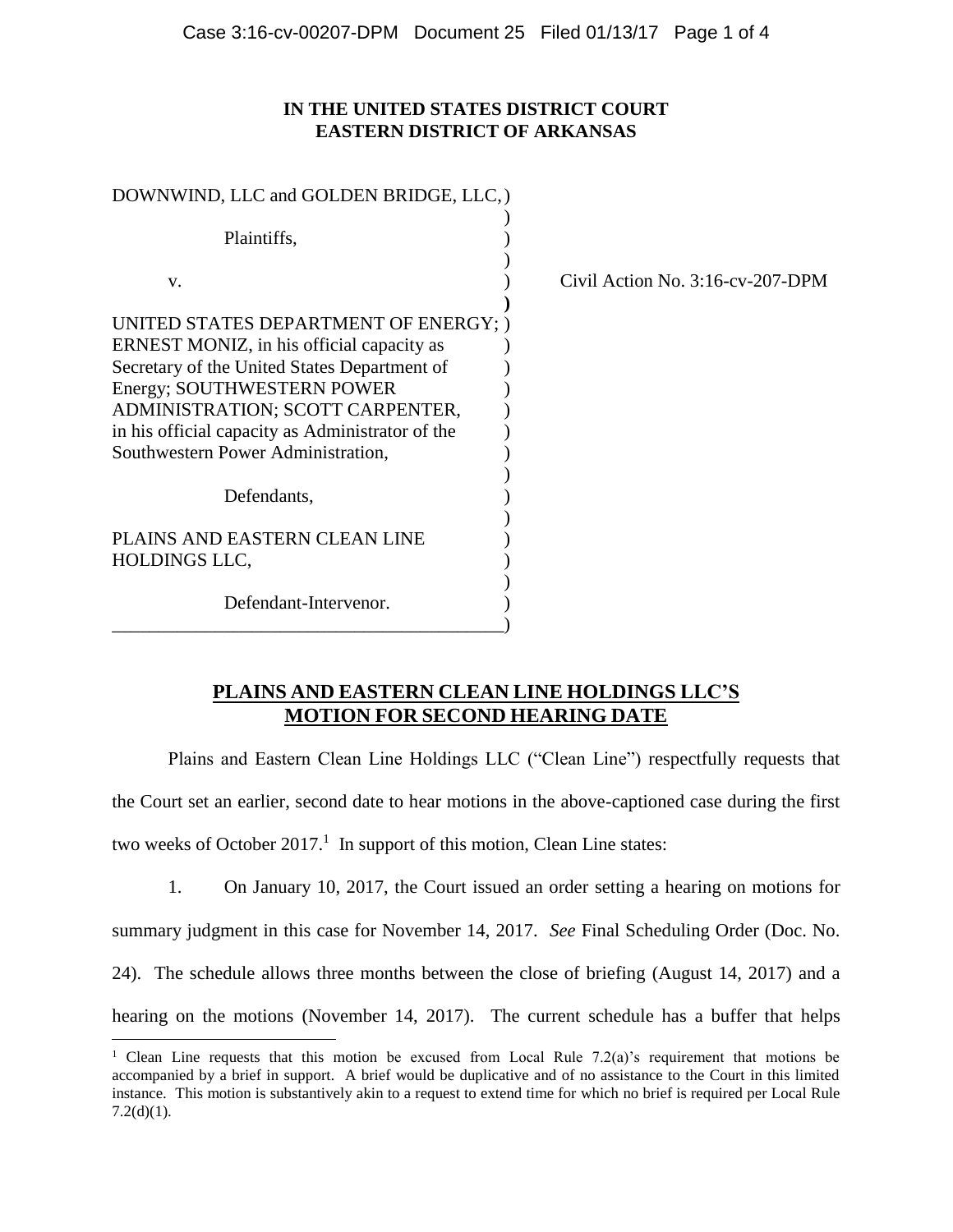#### Case 3:16-cv-00207-DPM Document 25 Filed 01/13/17 Page 2 of 4

ensure that the hearing date does not have to be moved if a party requests additional time and the Court finds that such extension is warranted.

2. However, the completion of the Plains and Eastern transmission project (the "Project") is time sensitive. Many different parties – wind developers, utilities, Clean Line, and manufacturing companies, to name a few – have expended considerable resources toward a Project in-service date in 2020. *See* Declaration of Mario Hurtado (Doc. No. 10, Exh. A, ¶¶9(d)- (g), 14, 15, 16). Utilities will have to contract for energy to deliver to their customers with specific dates in mind. *Id*. at ¶16. A delay in this matter has the potential to delay the entirety of the Project as financing institutions require a high degree of certainty – meaning a low risk of legal and regulatory obstacles – prior to committing the capital to make multi-billion dollar investments required to construct the Project and the wind generation that the Project will enable. *Id.* at  $\P$ 14. Because of the interconnected nature of all of the various Project participants, even small schedule delays can lead to cascading impacts. *Id.* at ¶15. And, any delay in the Project will delay the date on which the public benefits from new renewable energy generation. *Id*. at ¶16.

3. Clean Line therefore respectfully requests that the Court schedule a second, earlier date to hear the motions in this case in early October. This would allow the Court sufficient time to review the parties' briefing even if the Court finds a short extension (e.g. a month or less) is warranted. If the early October date proves to be unfeasible for whatever reason, then the parties' motions could still be heard on November 14, 2017.

4. Clean Line does not lightly request that the Court set aside a second date for a hearing in this matter. In a few months it should be apparent whether the hearing can be held in October or November, and the other date can be released for use in another case.

2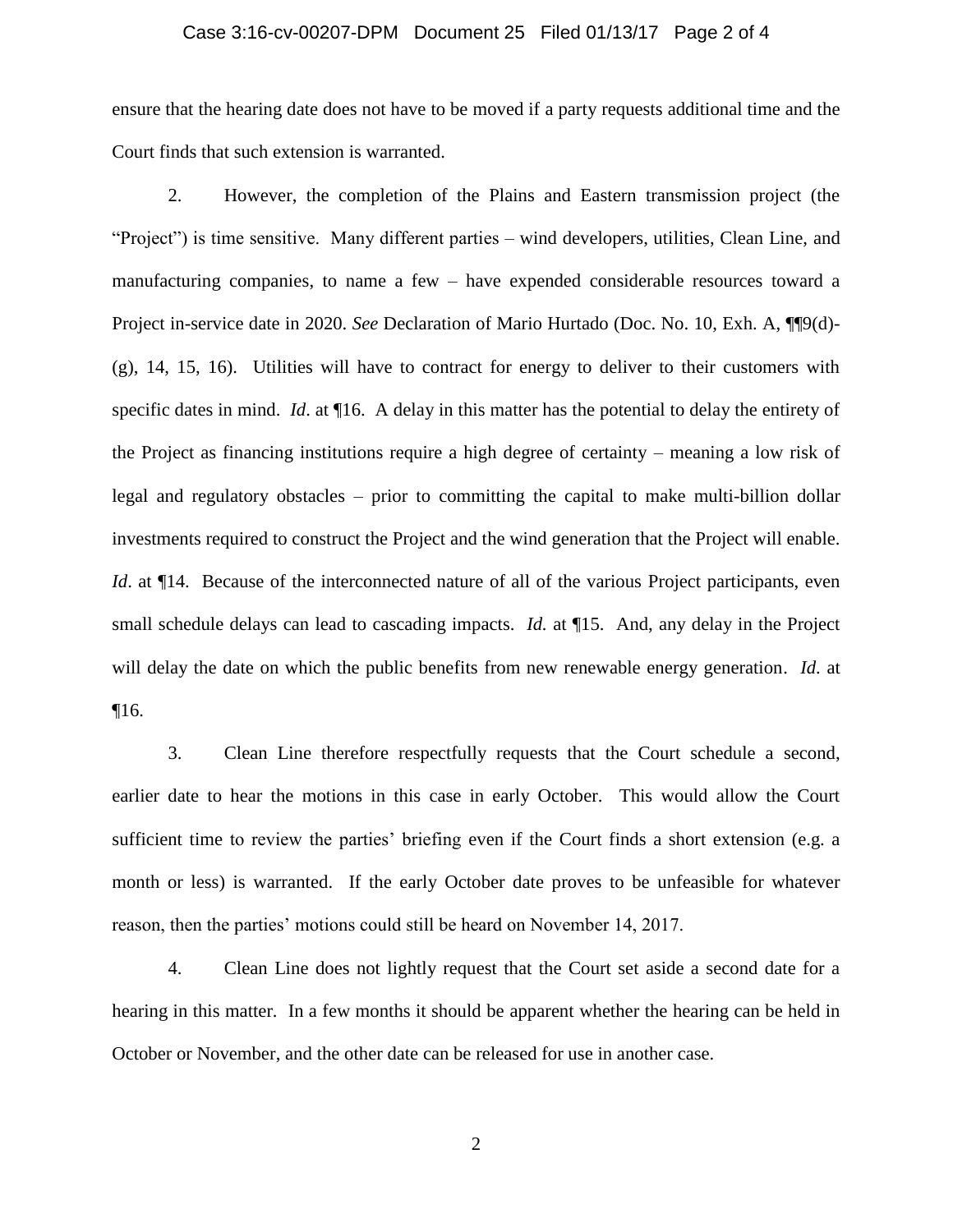#### Case 3:16-cv-00207-DPM Document 25 Filed 01/13/17 Page 3 of 4

5. Clean Line has met and conferred with counsel for the Federal Defendants and counsel for Plaintiffs. Federal Defendants support the motion. Plaintiffs oppose the motion.

WHEREFORE, Plains and Eastern Clean Line Holdings LLC respectfully requests that this Court grant this motion and set a second, earlier hearing date in this case.

Respectfully submitted,

QUATTLEBAUM, GROOMS & TULL PLLC 111 Center Street, Suite 1900 Little Rock, AR 72201 Phone: (501) 379-1700 Facsimile: (501) 379-1701 Email: mheister@qgtlaw.com

By: /s/Michael B. Heister

Steven W. Quattlebaum, Ark. Bar #84127 John E. Tull, III, Ark. Bar #84150 Michael B. Heister, Ark. Bar #2002091

*Attorneys for Plains and Eastern Clean Line Holdings LLC*